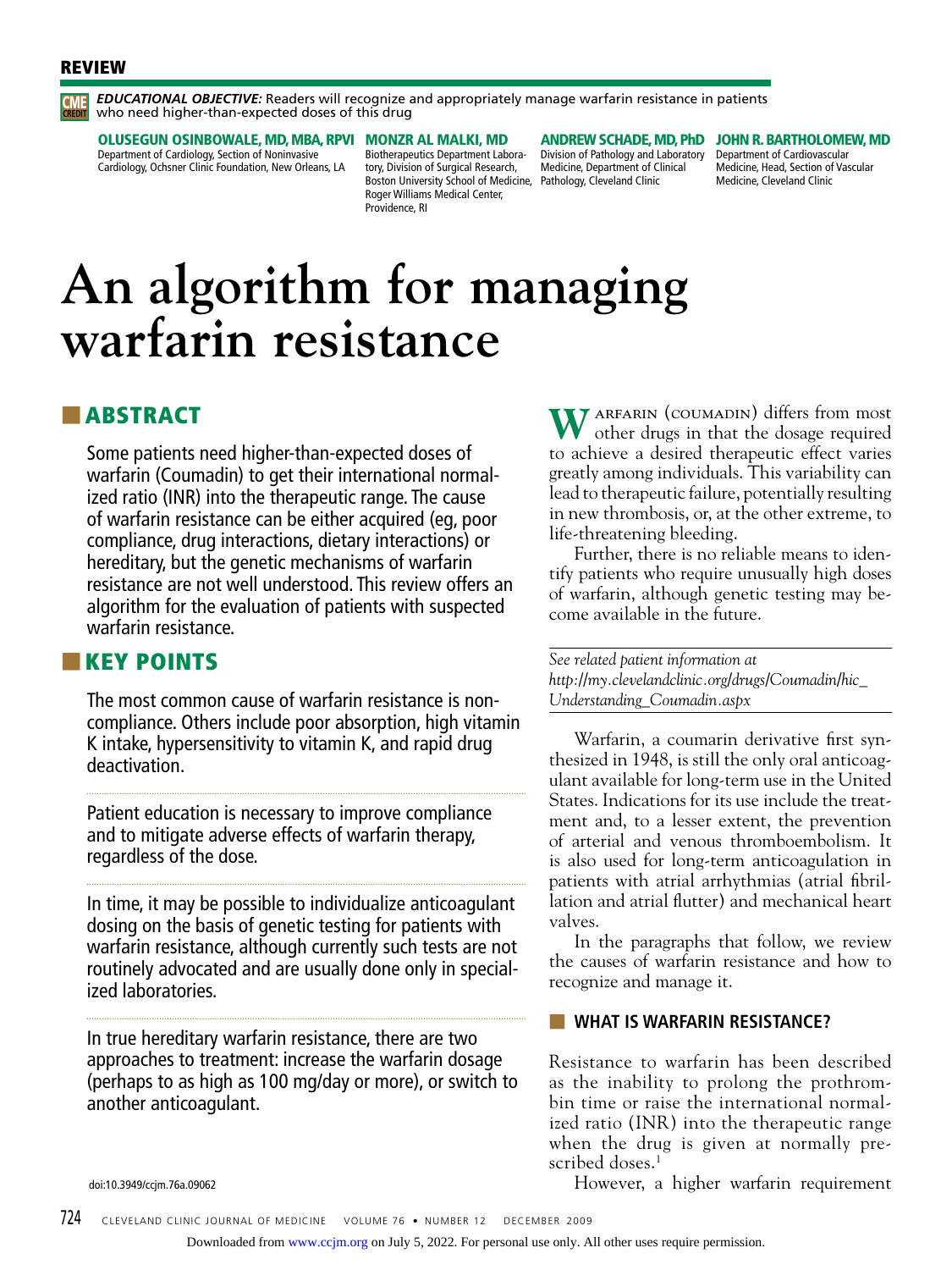## **Warfarin is metabolized by P450 enzymes**

Warfarin is a racemic mixture of R- and Senantiomers (mirror-image isomers), which differ in their potency and metabolism.<sup>5,6</sup> The left-handed S-enantiomer is three to five times as potent as the right-handed R-enantiomer.

However, warfarin is hepatically metabolized by the cytochrome P450 complex, and although the S-isomer is more potent, the R-isomer has a longer half-life. This is because S-warfarin is metabolized faster (via 7-hydroxylation by CYP2C9) than R-warfarin (which is metabolized via 10-hydroxylation by CYP1A1, CYP1A2, and CYP3A4).7 Effectively, S-warfarin accounts for 60% to 70% of the overall anticoagulation response, while the R-enantiomer is responsible for approximately 30% to 40%.<sup>8</sup>

The steady-state concentration of warfarin

does not itself establish the diagnosis of warfarin resistance. The prevalence of warfarin resistance varies by patient population and is difficult to determine. The difficulty lies largely in accounting for dietary factors and in defining normal metabolic variations among individuals.

The range of normally recommended daily or weekly warfarin doses to maintain a therapeutic prothrombin time or INR depends on the study population. Nevertheless, patients who need more than 105 mg per week (15 mg/ day) should be considered warfarin-resistant. These patients are likely to be in the top 5% for warfarin doses within an anticoagulated cohort.

Warfarin resistance is different than warfarin failure, which is defined as a new thrombotic event despite a therapeutic prothrombin time and INR. This situation is commonly seen in patients with malignant diseases.

An important characteristic of warfarin resistance is that patients need much smaller doses of vitamin K to reverse the effect of warfarin.<sup>2</sup> Thijssen<sup>3</sup> showed that, in warfarin-resistant rats, warfarin did not irreversibly inhibit vitamin  $K<sub>1</sub>$  2,3-epoxide reductase (VKORC1) activity. This is consistent with the vitamin K hypersensitivity observed in warfarin-resistant people.2,3

is affected by the dose, by CYP2C9-mediated metabolism of the S-enantiomer, by elimination of hydroxyl metabolites, by gastrointestinal absorption (diminished by diarrhea or vomiting), by non-CYP2C9 metabolism, by the patient's nutritional state and diet, and by drug interactions.9

Warfarin is rapidly absorbed from the gastrointestinal tract after oral administration, with a bioavailability of 100%,<sup>10,11</sup> and its peak absorption is usually seen within 60 to 90 minutes. It can also be given intravenously and sublingually.

Warfarin is highly (97%–99%) bound to plasma proteins, primarily to albumin, with a volume of distribution of 0.12 to 0.13 L/kg.<sup>10</sup> Its mean half-life is 44 hours (range 20–60).

#### ■ **WHAT CAUSES WARFARIN RESISTANCE?**

Warfarin resistance can be classified in practical terms as acquired vs hereditary, or in mechanistic terms as pharmacokinetic vs pharmacodynamic.

#### **Acquired vs hereditary resistance**

Hulse<sup>4</sup> categorizes warfarin resistance as either acquired or hereditary.

**Acquired resistance** to warfarin may result from:

- Poor patient compliance (the most common cause)
- High consumption of vitamin K
- Decreased absorption of warfarin
- Increased clearance (see **WARFARIN IS METABO-LIZED BY P450 ENZYMES** on this page<sup>5–11</sup>)
- Drug interactions (TABLE 1).<sup>12,13</sup>

**Hereditary resistance** has been postulated to be caused by genetic factors that result either in faster metabolism of the drug (a form of pharmacokinetic resistance) or in lower activity of the drug (pharmacodynamic resistance). Polymorphisms may play a role, as some VKO-RC1 and CYP2C9 variant alleles are known to be associated with increased sensitivity to warfarin.14

However, the genetic mechanisms of warfarin resistance are not clearly understood,

**Patients** needing > 15 mg/day should be considered warfarinresistant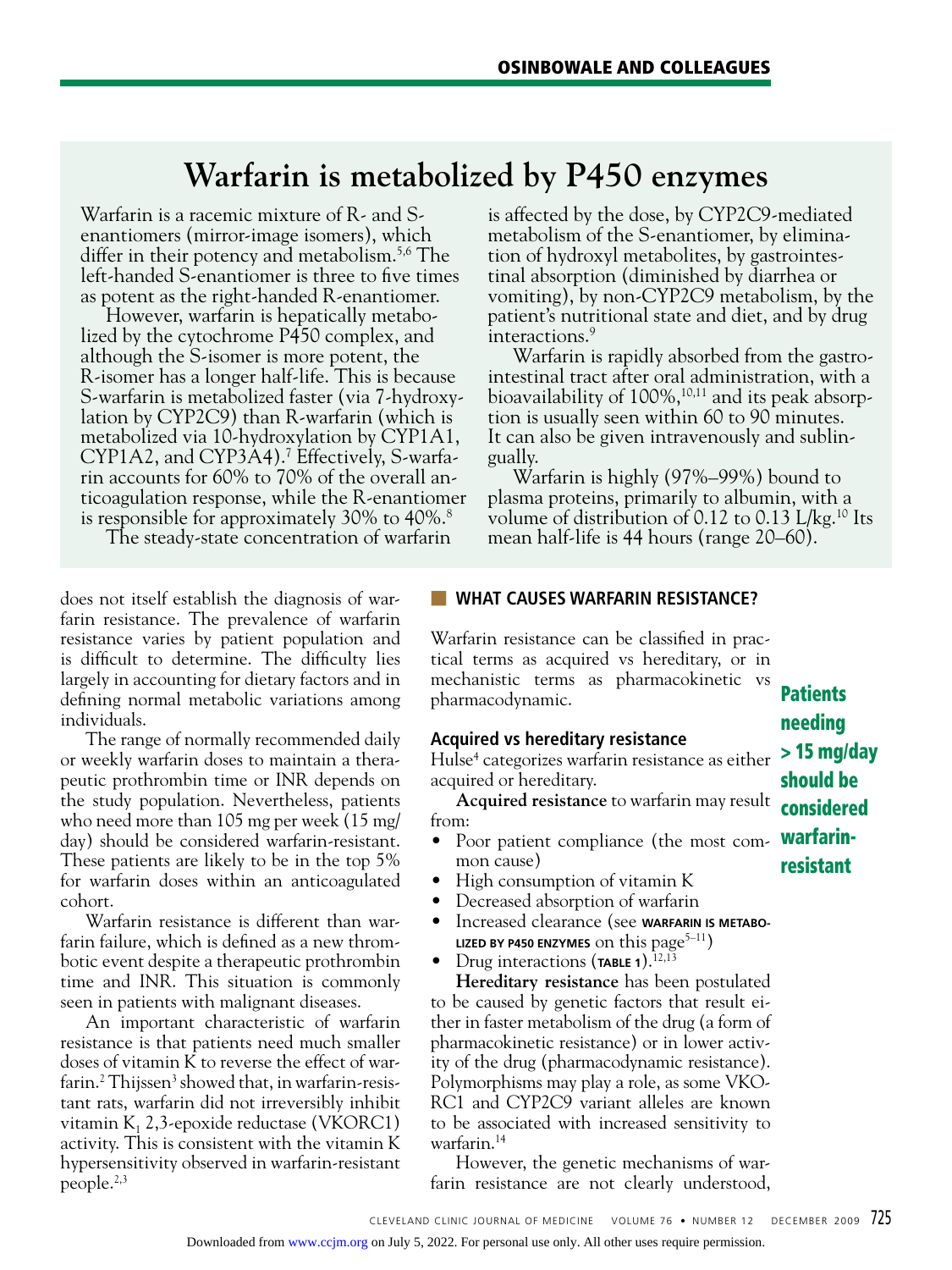despite several case reports of hereditary resistance confirmed by similar patterns of resistance in immediate family members.<sup>15-19</sup> More than one mechanism is likely. There is ample room for further insight into genetic polymorphisms underlying hereditary warfarin resistance. More on this topic is included in the sections below.

#### **Pharmacokinetic resistance**

Pharmacokinetic resistance can result from diminished absorption or increased elimination of the drug. Causes of diminished absorption include emesis, diarrhea, and malabsorption syndrome.

The mechanism of increased warfarin clearance has not been delineated, although the following have been implicated.

**Genetic factors.** Duplication or multiplication of cytochrome P450 enzyme genes has been described as contributing to a phenotype of ultrarapid metabolism. Some people may carry multiple copies of the CYP2C9 gene, as has already been reported for cytochrome P450 CYP2D6 and CYP2A6.<sup>7,8</sup> It is also plausible that rare allelic variants of CYP2C9 exist that are associated with higher-than-normal activity, given that there are alleles known to predispose to warfarin sensitivity.

ing. Warfarinresistant patients need much smaller doses of vitamin K to reverse the

effect of warfarin

**Hypoalbuminemia** may increase the free fraction of warfarin, leading to enhanced rates of clearance and a shorter plasma half-life.15

**Hyperalbuminemia** may paradoxically also contribute to warfarin resistance via drug bind-

**Hyperlipidemia.** Several observers have found that lowering serum lipids, primarily triglycerides, increases the sensitivity to warfarin irrespective of the means used to achieve this decrease.20 This most likely results in a decreased pool of vitamin K, some of which is bound to triglycerides.<sup>21</sup> Conversely, patients receiving intravenous lipids with total parenteral nutrition have also been diagnosed clinically with warfarin resistance, $22$  and rat models have shown an association between a lipidrich diet and increased vitamin K-dependent factor activity.<sup>23</sup>

**Diuretics** may decrease the response to warfarin by reducing the plasma volume, with a subsequent increase in clotting factor activity.24

#### **TABLE 1**

#### Drugs and supplements that potentiate or inhibit warfarin

#### **Potentiate warfarin**

Acetaminophen (Tylenol) Alcohol Allopurinol (Zyloprim) Amiodarone (Cordarone) Amoxicillin-clavulanate (Augmentin) Aspirin Celecoxib (Celebrex) Ciprofloxacin (Cipro) Erythromycin Fenofibrate (Tricor) Fluconazole (Diflucan) Fluvastatin (Lescol) Garlic **Gingko** Levofloxacin (Levaquin) Levothyroxine (Synthroid) Nonsteroidal anti-inflammatory drugs Omeprazole (Prilosec) Paclitaxel (Taxol) Propafenone (Rythmol) Ritonavir (Norvir) Tramadol (Ultram) Trimethoprim-sulfamethoxazole (Bactrim) Vitamin E

#### **Inhibit warfarin**

Azathioprine (Imuran) **Barbiturates** Bosentan (Tracleer) Carbamazepine (Tegretol) **Cholestyramine Cortisone Dicloxacillin** Etodolac (Lodine) **Ginseng** Haloperidol (Haldol) Mercaptopurine (Purinethol) **Multivitamins** Nafcillin (Unipen) Oral contraceptives Parenteral and enteral nutritional supplements Ribavirin (Rebetol) Rifampin (Rifadin) Ritonavir (Norvir) Spironolactone (Aldactone) Trazodone (Desyrel) Vitamin C Vitamin K

Downloaded from [www.ccjm.org](http://www.ccjm.org/) on July 5, 2022. For personal use only. All other uses require permission.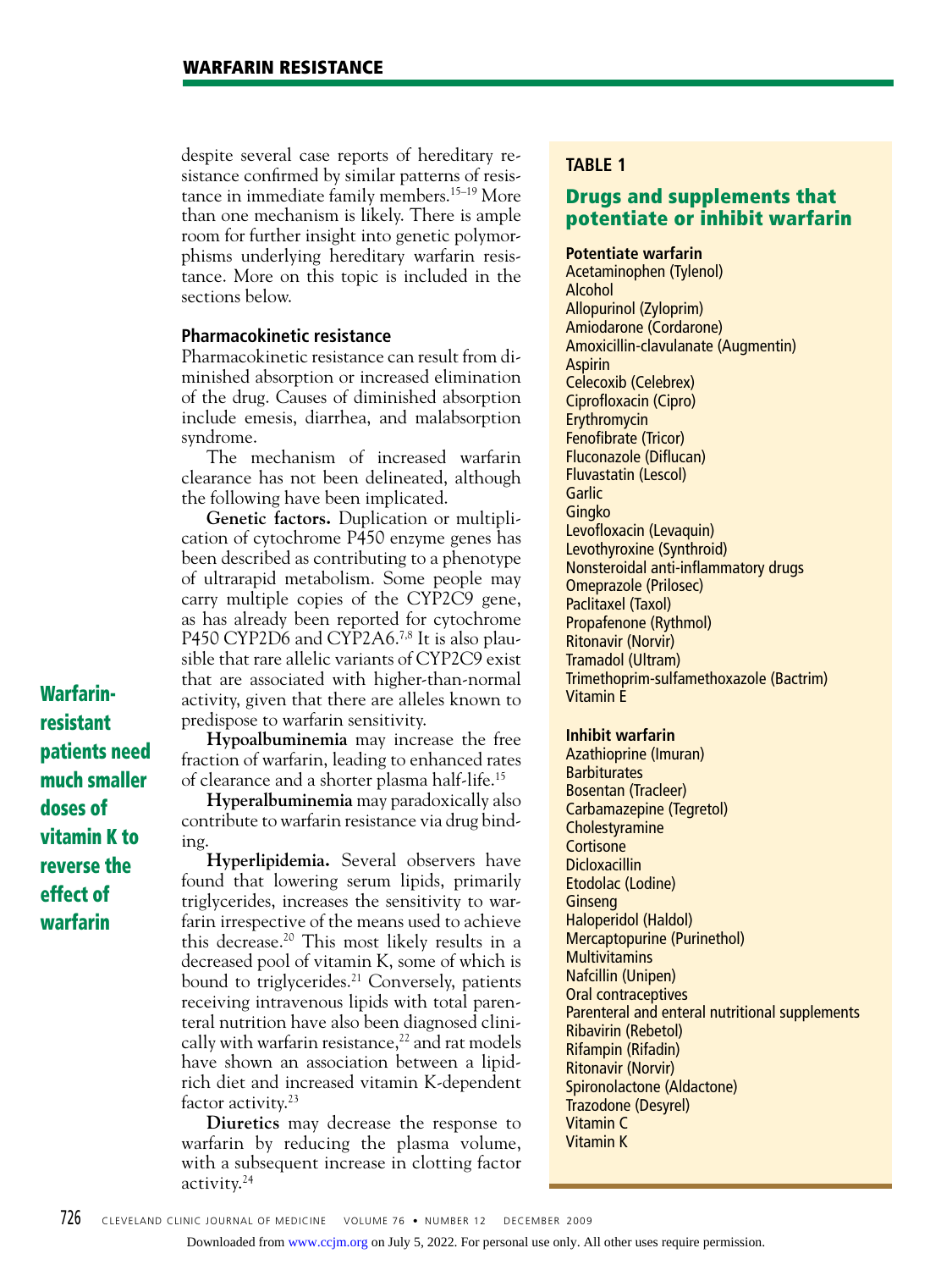## **How warfarin works**

Warfarin exerts its anticoagulant and antithrombotic activity by inhibiting the vitamin K-dependent carboxylation of clotting factors II, VII, IX, and X to a greater extent than the vitamin K-dependent natural anticoagulants, proteins  $\hat{C}$  and  $S$ <sup>10,27</sup> Specifically, it inhibits an enzyme called the vitamin  $K_1$ 2,3-epoxide reductase complex, subunit 1 (VKORC1).28

In an oxidation-reduction cycle (known as the vitamin K cycle, **FIGURE 1**), vitamin K is converted to its active quinone form by two enzymes, VKORC1 (which is blocked by warfarin) and DT-diaphorase (which is not affected by warfarin). The active form is a required cofactor (along with gamma-glutamyl carboxylase) in the posttranslational carboxylation of factors II, VII, IX, and X and proteins C and S.2 In the process, a vitamin K epoxide forms and needs to be reduced back to vitamin K by VKORC1, completing the cycle.<sup>29,30</sup>

When oral warfarin therapy is started, it begins to inhibit the synthesis of clotting factors that have a short half-life (ie, factor VII and protein C) within 12 to 24 hours. However, warfarin does not achieve its full antithrombotic effect until 5 to 7 days after initiation.<sup>10,27</sup> This is the time it needs to reach a steady-state concentration and to suppress the clotting factors with the longest half-lives, namely, factor X, which has a half-life of 30 to 40 hours, and factor II, with a half-life of 60 to 70 hours.<sup>11,27</sup>

#### How warfarin blocks the vitamin K cycle



 $*$ VKOR = Vitamin K<sub>1</sub>, 2,3-epoxide reductase complex

#### **FIGURE 1**

#### **Pharmacodynamic resistance**

Potential mechanisms of pharmacodynamic warfarin resistance described in rats and in people include:

Increased affinity of vitamin  $K_1$ , 2,3epoxide reductase complex (VKOR) for vitamin K25,26 (see **How warfarin works** on this page2,10,11,27–30)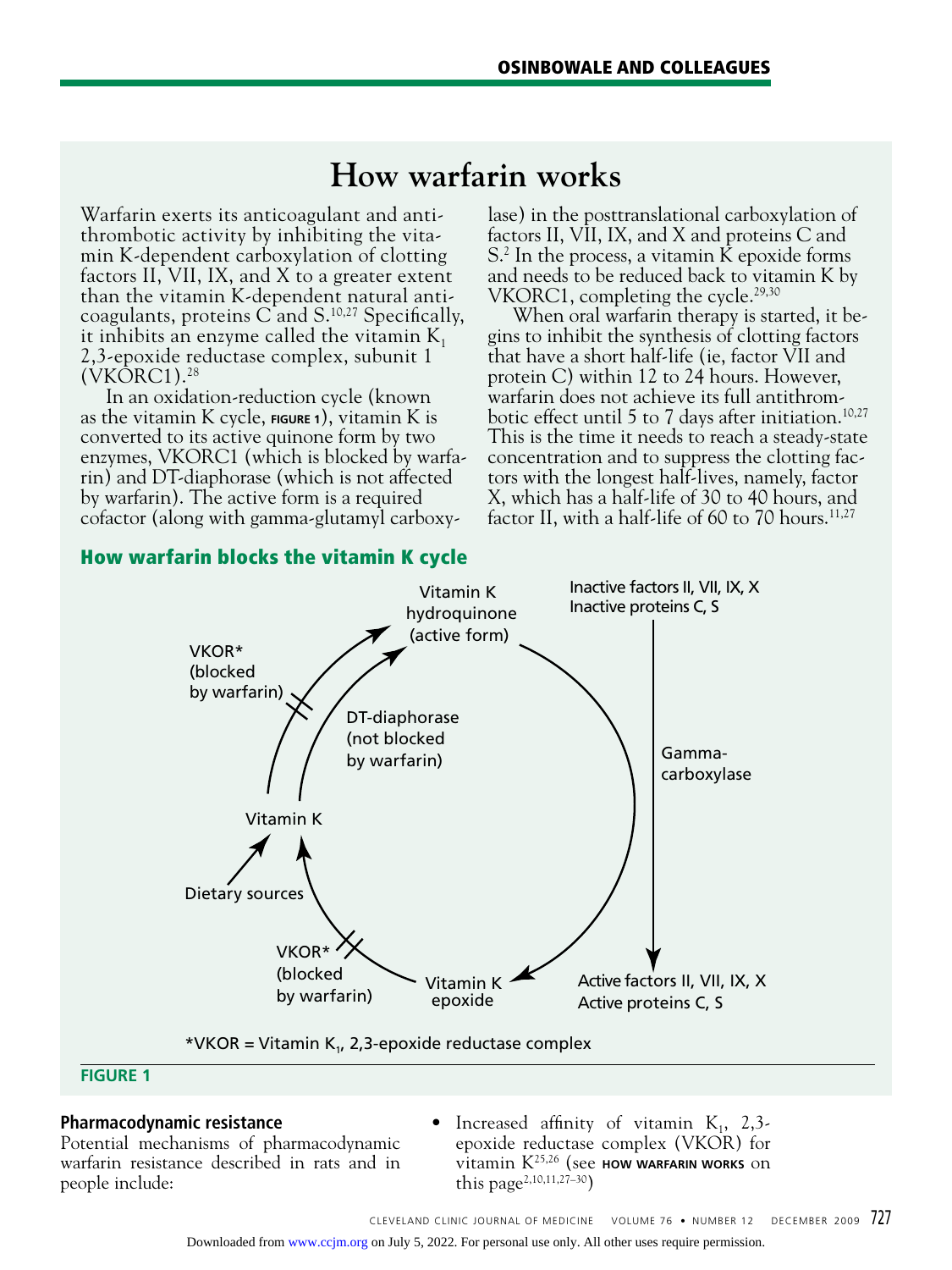- Prolongation of normal clotting factor activity<sup>16</sup>
- Production of clotting factors that is not dependent on vitamin K16

• Decreased VKOR sensitivity to warfarin.<sup>26</sup> In rats, these mechanisms are manifested by relatively high doses of warfarin being required to achieve poisoning. In humans, they result in high doses being needed to achieve a therapeutic effect in the setting of normal warfarin pharmacokinetics, normal warfarin concentration, and normal half-lives of blood clotting proteins.

**Genetics of pharmacodynamic resistance.**  Pharmacodynamic warfarin resistance has also been described with inheritance of a monogenetic dominant trait. An early study by  $O'Relly<sup>24</sup>$  traced anticoagulation resistance to a genetically linked abnormality of interaction between warfarin and a putative vitamin K receptor.

In one patient with hereditary resistance and high warfarin requirements, a heterozygous point mutation in the VKORC1 gene was identified.<sup>31</sup> This results in a substitution that lies in a conserved (normally constant or unchanging DNA sequence in a genome) region of VKORC1 that contains three of four previously identified amino acid substitutions associated with warfarin resistance (Val29Leu, Val45Ala, and Arg58Gly). Further investigation is required to fully characterize the structure-function relationship for VKORC1 and to determine the relationship between the VKORC1 genotype and other pharmacogenetic determinants of warfarin dose-response.

Separately, Loebstein et  $al^{32}$  reported a new mutation, Asp36Tyr, which was common in Jewish ethnic groups of Ethiopian descent (in whom the prevalence is 5%) and Ashkenazi descent (prevalence 4%). In that study, Asp36Tyr carriers needed doses of more than 70 mg per week, placing them towards the high end of the usual warfarin dosing range.

Daly and Aithal<sup>7</sup> discovered that warfarinresistant rats overexpressed a protein known as calumenin. This protein is situated in the endoplasmic reticulum and appears to interact with VKOR, decreasing the binding of warfarin. In mice, the calumenin gene is located on chromosome 7, where the gene for VKORC1 is also located.

#### ■ **Diagnosis BY HISTORY AND LABORATORY STUDIES**

**A full drug and diet history** is invaluable in diagnosing potential causes of warfarin resistance (**Table 1**).

**Plasma warfarin levels** that are subtherapeutic should raise suspicion of intestinal malabsorption or poor compliance. Poor compliance might be more appropriately seen as a mimic of warfarin resistance. Studies in humans suggest that a therapeutic total plasma warfarin level lies between 0.5 μg/mL and 3.0  $\mu$ g/mL,<sup>10</sup> though the range may vary among laboratories and patient populations.

Warfarin absorption and clearance can be evaluated by analyzing plasma levels at specific intervals after administration, eg, every 60 to 180 minutes. The drug's half-life can be determined on the basis of its concentrations in different time samples. Normally, the S-enantiomer of warfarin is cleared at twice the rate of the R-enantiomer (5.2 vs 2.5 mL/ min/70 kg).8 A normal clearance rate confirms that resistance to warfarin is not due to enhanced elimination.

**Clotting assays** of factors II, VII, IX, and X may be a more precise way to assess the pharmacodynamics of warfarin,<sup>10</sup> although there is no strong evidence to support routine use of such assays. Some studies suggest targeting factor II and factor X activity levels of 10% to 30% of normal biologic activity for a therapeutic warfarin effect in patients with an unreliable or prolonged baseline prothrombin time and INR, such as those with lupus anticoagulant.

An algorithm. Bentley et  $al^{33}$  suggest using the plasma warfarin level in an algorithm to determine the type of resistance pattern. Plasma warfarin levels are typically measured by regional specialized reference laboratories with a turnaround time of 2 to 7 days, as opposed to 24 hours for factor II and X activity. Our suggested algorithm for evaluation of suspected warfarin resistance is shown in **Figure 2**.

#### ■ **Treat THE CAUSE**

Once the type of warfarin resistance has been determined, treatment should be oriented toward the cause.

**Therapeutic** warfarin levels may be 0.5–3.0 μg/mL

Downloaded from [www.ccjm.org](http://www.ccjm.org/) on July 5, 2022. For personal use only. All other uses require permission.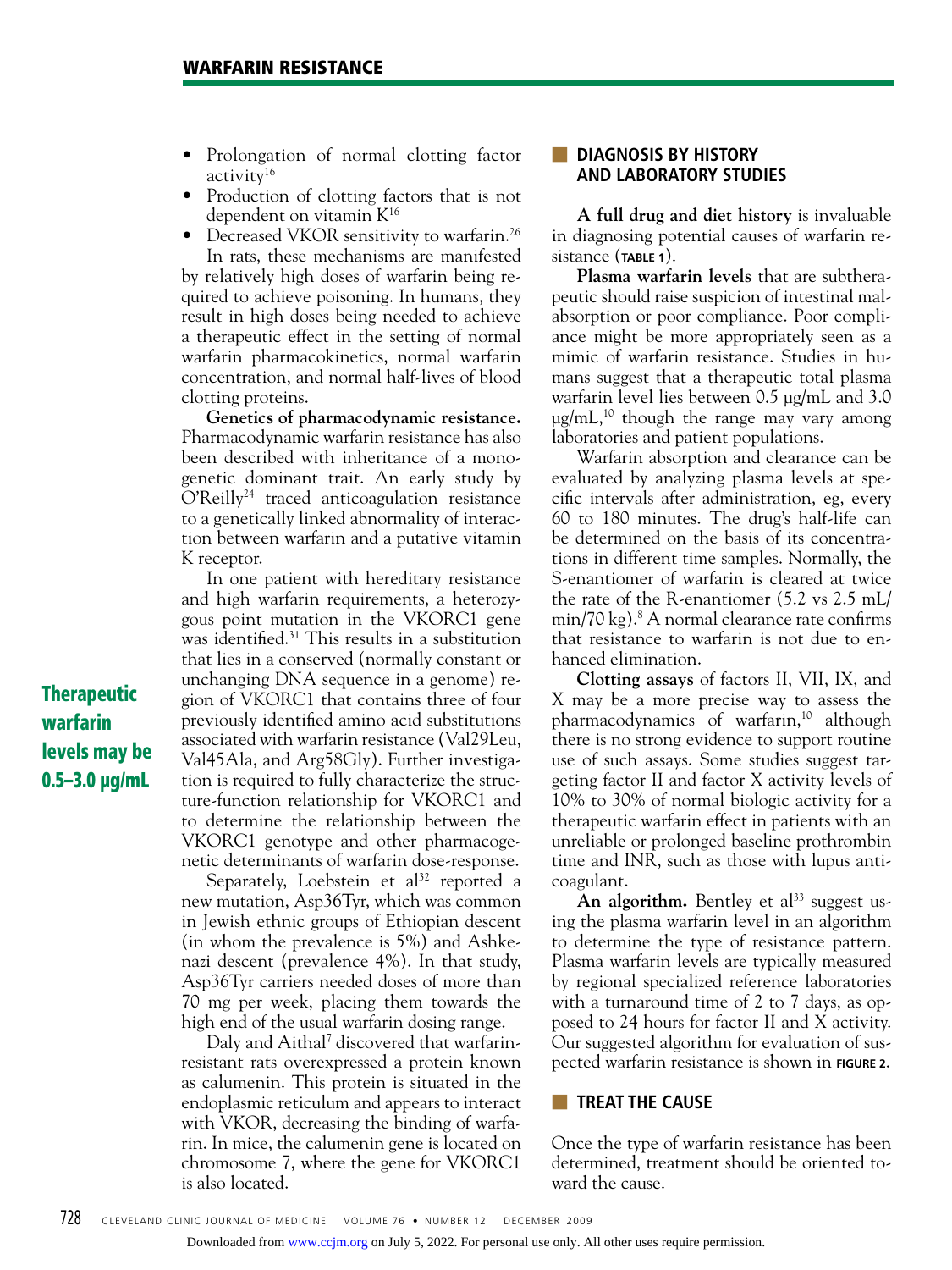

#### **Educate the patient**

The importance of compliance should be reinforced. Educating the patient about diet and other medications that may interact with warfarin is also important. (See an example of patient education material at **http:// my.clevelandclinic.org/drugs/Coumadin/ hic\_Understanding\_Coumadin.aspx**.)

#### **Increase the warfarin dose**

If the patient truly has hereditary resistance, there are two approaches to treatment.

The first is to increase the warfarin dose until the prothrombin time and INR are in the therapeutic ranges. When indicated, the warfarin dose can be safely titrated upward to more than 100 mg per day in patients

who are monitored regularly—as all patients on chronic warfarin therapy should be—and whose other medications are otherwise stable. One such example is reported in a warfarinresistant patient who needed 145 mg/day to maintain a therapeutic prothrombin time.<sup>22</sup>

#### **Try other anticoagulants?**

The second approach is to change to another type of anticoagulant. However, there is no strong evidence in favor of this approach over prescribing larger dosages of warfarin.

Other anticoagulant drugs currently available in the United States include subcutaneous heparins (unfractionated and low-molecular-weight heparins) and the subcutaneous factor Xa inhibitor fondaparinux (Arixtra).